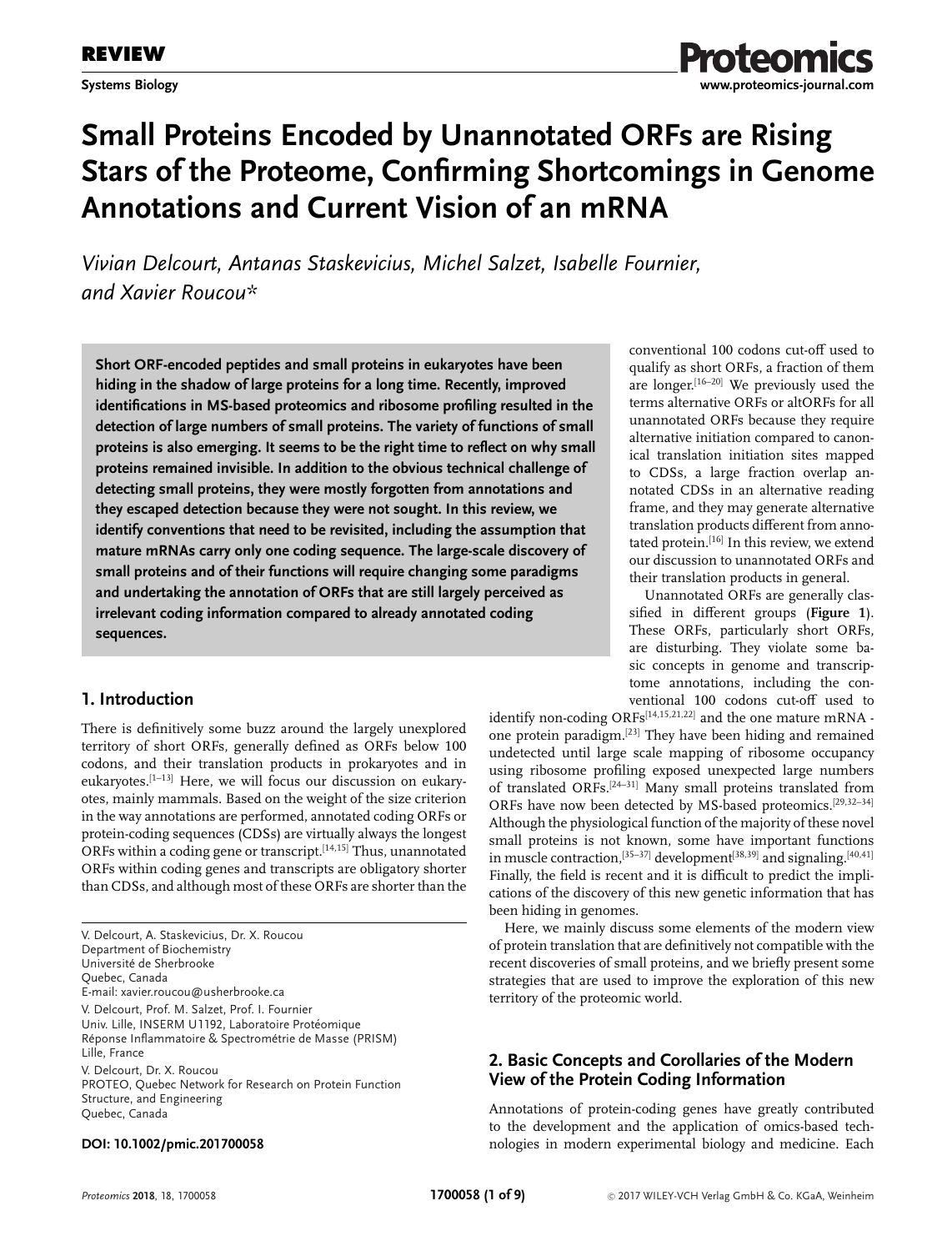**[www.advancedsciencenews.com](http://www.advancedsciencenews.com) [www.proteomics-journal.com](http://www.proteomics-journal.com)**





ORFnc

**Figure 1.** Unannotated ORFs may be found in mRNAs or non-coding RNAs. Molecules shown here represent mature or processed RNAs. Unannotated ORFs are found in untranslated regions of the transcriptome. Within mRNAs, these regions include 5'UTRs, 3'UTRs, and alternative reading frames overlapping annotated CDSs. An ORF5' (also termed upstream ORF or uORF) may be found outside the CDS in the three reading frames, or partially overlapping a CDS in one of the two alternative reading frames. ORFCDS may be found completely nested inside the CDS, or partially overlapping the 3'UTR in one of the two alternative reading frames  $1.$  An ORF<sup>3'</sup> may be in one of the three reading frames. Non-coding RNAs do not have a tripartite structure similar to mRNAs, and an ORF<sup>nc</sup> may be found anywhere.

annotated gene, CDS, transcript and protein has a specific entry in databases that are routinely used for research, and these databases are indispensable in the emerging approach of precision medicine. For example, protein databases are central to the success of MS-based protein identification.<sup>[42]</sup>Unfortunately, databases have a dark side; they limit the scope of discoveries that can be made since any unannotated information cannot be detected in a biological sample. Here, we highlight some general concepts in annotations, some of which are clearly hampering the discovery of small proteins.

#### **2.1. Coding and Non-Coding Genes and Transcripts**

Several strategies are used for the annotation of coding sequences (CDSs), including CDS identification based on known protein sequences and ab initio predictions of the most likely CDS.<sup>[43,44]</sup> And typically, genes are annotated as coding or non-coding. For example, the Ensembl human gene annotation (Genome Reference Consortium Human Build 38) contains 20 310 coding genes and 37 118 non-coding genes (including 14 589 pseudogenes).

In eukaryotes, alternative splicing, alternative transcription and alternative polyadenylation are mechanisms that produce different RNA isoforms with possible variations in the CDS.[45] Therefore, there are more CDSs than protein-coding genes, and most genes encode multiples protein isoforms. CDSs are annotated in databases such as  $RefSeq, [46]$  Ensembl<sup>[47]</sup> and the Consensus CDS.[48] As of April 2017, the consensus CDS database contains 18 889 coding genes and 32 524 CDSs for *Homo sapiens*.

If a transcript generated from a protein-coding gene does not contain the annotated CDS or a variation of this CDS, or if it contains a retained intron, it is labeled as a transcript without ORF or non-coding. Thus, according to current annotations, a coding gene can generate both coding and non-coding RNAs. An example is illustrated in **Figure 2** for the centromere protein A, CENPA. Transcripts 1 and 2 code for the canonical 140 amino acid CENPA protein and a shorter 114 amino acid isoform, respectively. Annotations indicate that the third transcript does not contain any protein-coding ORF. Thus, CENPA is annotated as a coding-gene expressing coding and non-coding transcripts. One could imagine that transcripts 1 and 2 are not expressed in a specific tissue; in that tissue, this gene would functionally be a non-coding gene. One could also imagine that in the same tissue, *CENPA* could be protein-coding in conditions where transcripts 1 and 2 are expressed and non-coding in conditions where transcript 3 only is expressed. This example illustrates how annotations simplify the information and may not reflect the biology.

The presence of unannotated ORFs adds another level of complexity. An overlapping ORFCDS in the  $+2$  reading frame



**Figure 2.** Typical Ensembl transcripts annotation for a human gene. Three transcripts from the CENPA gene are illustrated. Sequences annotated as coding sequences are shown as blue boxes, and sequences annotated as untranslated regions are shown as open boxes. Green boxes represent AUG translation initiation sites. Red boxes represent stop codons. ENST00000335756 carries the canonical 420 bps CDS with four coding exons. The end of exon 4 after the stop codon is non-coding. ENST00000233505 is an isoform lacking exon 3 and carries a shorter version of the canonical CDS. ENST00000472719 is an isoform lacking exon 1. In the absence of the translation initiation site, the Ensembl annotation indicates the absence of a canonical CDS, and this transcript is believed to be non-coding. An unannotated overlapping long ORF of 53 codons in the +2 reading frame starts with an AUG codon within exon 4 and ends with a stop codon in exon 5. Translation initiation ribosome profiling data clearly show initiating ribosomes on both the annotated CDS and the unannotated ORF with similar number of reads (graph below). Thus, transcripts 1 and 2 might be bicistronic, and transcript 3 is likely a coding transcript for a novel small protein.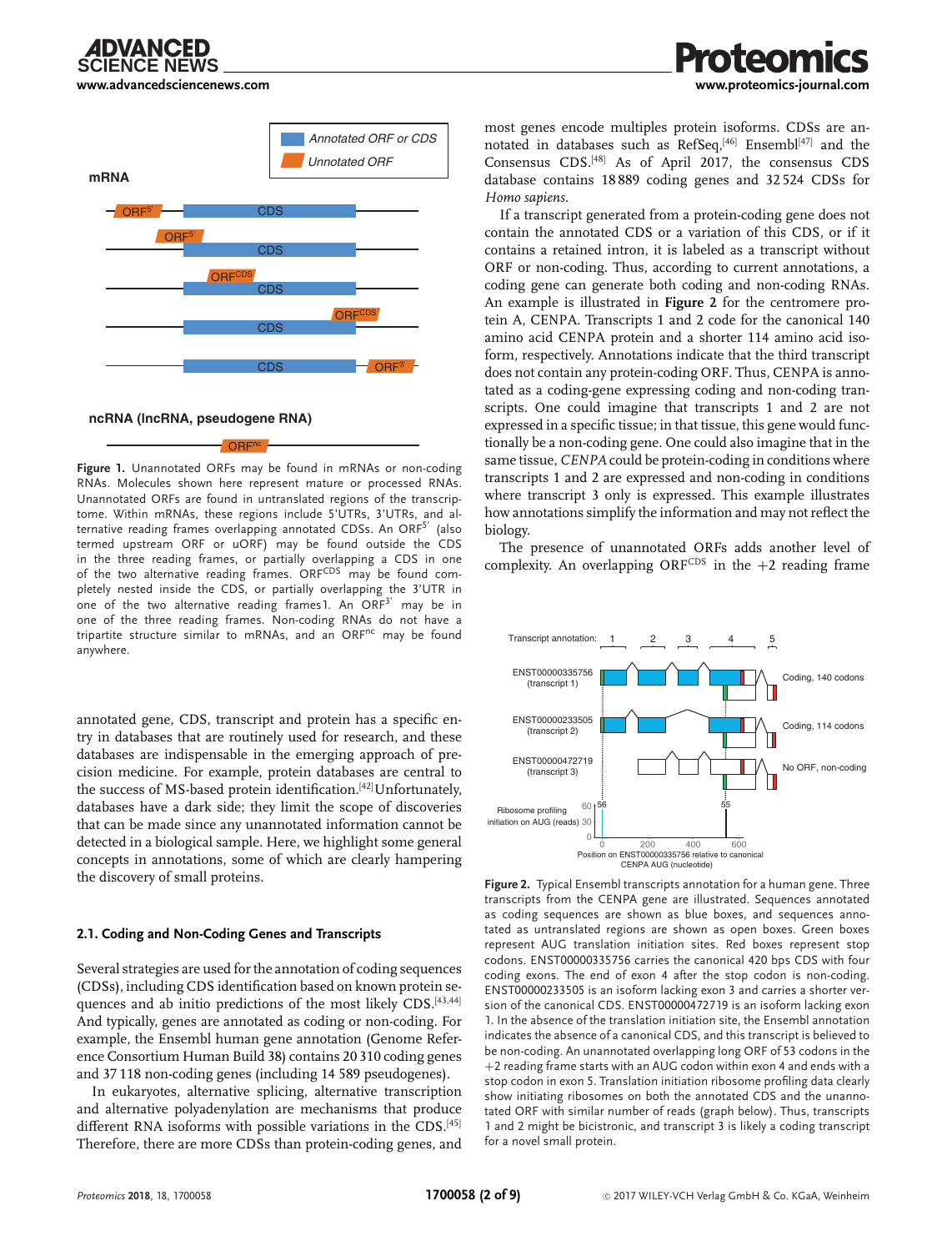

**Table 1.** The discovery of small proteins leads to changes in annotations

| Annotation <sup>a</sup> | Gene                            | Gene type  | Ensembl Transcript | Transcript type      | Protein (aa)             |
|-------------------------|---------------------------------|------------|--------------------|----------------------|--------------------------|
| GRCh37                  | APELA/ELABELA (ENSG00000248329) | Non coding | ENST00000507152    | lincRNA <sup>b</sup> | $\overline{\phantom{a}}$ |
| GRCH38                  |                                 | Coding     |                    | Coding               | 54                       |
| GRCh37                  | MRLN (ENSG00000227877)          | Non-coding | ENST00000414264    | $lineRNA^b$          | $\overline{\phantom{a}}$ |
| GRCH38                  |                                 | Coding     |                    | Coding               | 46                       |
| GRCh37                  | SLC35A4 (ENSG00000176087)       | Coding     | ENST00000323146°   | Coding               | 324                      |
| GRCH38                  |                                 | Coding     | ENST00000623481    | Novel coding         | 103 <sup>d</sup>         |

<sup>a</sup> Ensembl human genome assembly.

<sup>b</sup> lincRNA refers to long intergenic non-coding RNAs in Ensembl annotations

<sup>c</sup> Although this canonical transcript contains both the CDS and a short ORF encoding a novel 103 amino acids protein, and was proposed to be a bicistronic mRNA,<sup>[78]</sup> it is annotated as coding the 324 aa SLC35A4 protein only.

d This small protein is not an isoform, and SLC35A4 is a dual-coding gene.

is not annotated (Figure 2). Yet, ribosome profiling data detect initiating ribosomes with a number of reads similar to reads on the annotated CDS.<sup>[49]</sup> Thus, transcript 3 may be a coding transcript after all. Examples of transcripts for which annotation changed from non-coding to coding are shown in **Table 1**.

#### **2.2. One mRNA, One Protein**

Protein synthesis is one of the most complex and energetically demanding cellular processes.[50] The eukaryotic ribosome is a molecular machine with four RNA molecules and at least 80 proteins. Ribosome biogenesis and assembly demands major cellular resources, including 200 assembly protein factors and 80 small nucleolar RNAs.<sup>[51,52]</sup> Every stage of translation, initiation, elongation, termination and recycling is also regulated by a large number of specific factors. Overall, if ribosome biosynthesis is not taken into account, more than 100 proteincoding genes and 60 non-protein-coding genes are involved in translation.

The aim of this elaborate translation machinery is to interact with mRNAs and decode CDSs. In the current view of protein synthesis, mRNAs harbour a tripartite structure with a unique CDS and two untranslated regions (5'- and 3'-UTRs). Thus, although the life of an mRNA is complex,<sup>[53]</sup> its function would be to carry a single coding message, the annotated CDS.

#### **2.3. The 100 Codons Cut-Off**

ORFs are expected to occur by chance in a long nucleotide sequence, and establishing a 100 codon cut-off has been one of the key criteria for the annotation of CDSs, and for the separation of mRNAs from non-coding RNAs.[21,22] Although additional criteria are used to identify likely CDSs, including conservation and known protein domains, the 100 codons cut-off is the main bottleneck that has prevented short ORFs from being included in annotation databases.



**Figure 3.** Distribution of the number and the size of human consensus CDSs. Calculations were performed with consensus CDS release 20. Median, 434 codons; average, 570 codons.

#### **2.4. Implications**

These concepts have an important corollary: the complete set of the coding information is restricted to annotated CDSs, and the proteome is primarily determined according to this assumption. Thus, short ORFs are excluded from the transcriptome coding potential, and the predicted corresponding proteins are omitted from the reference proteome. Consequently, short ORFs and small proteins are not well represented in current databases. The size distribution of the current set of human consensus CDSs indicates that median and average lengths are 434 and 569 codons, respectively (**Figure 3**), confirming previous results obtained with the analysis of a collection of cDNAs,<sup>[54]</sup> GENCODE annotated  $CDSs$ ,<sup>[20]</sup> and a protein database.<sup>[7]</sup> The fraction of CDSs with a maximum length of 100 codons is only 2.5%. Interestingly, this observation was used as evidence supporting the 100 codons cutoff to discriminate coding from non-coding RNAs.[21,22] Our discussion below suggests that it is rather because the contribution of small proteins has been largely overlooked that they are few in databases.

Since the fraction of small proteins in databases is so low, there is a generally unrecognized perception that small proteins have less important functions than large proteins. This issue will not be addressed here but it is interesting to note small proteins of 100 amino acids or less are structural subunits or key regulators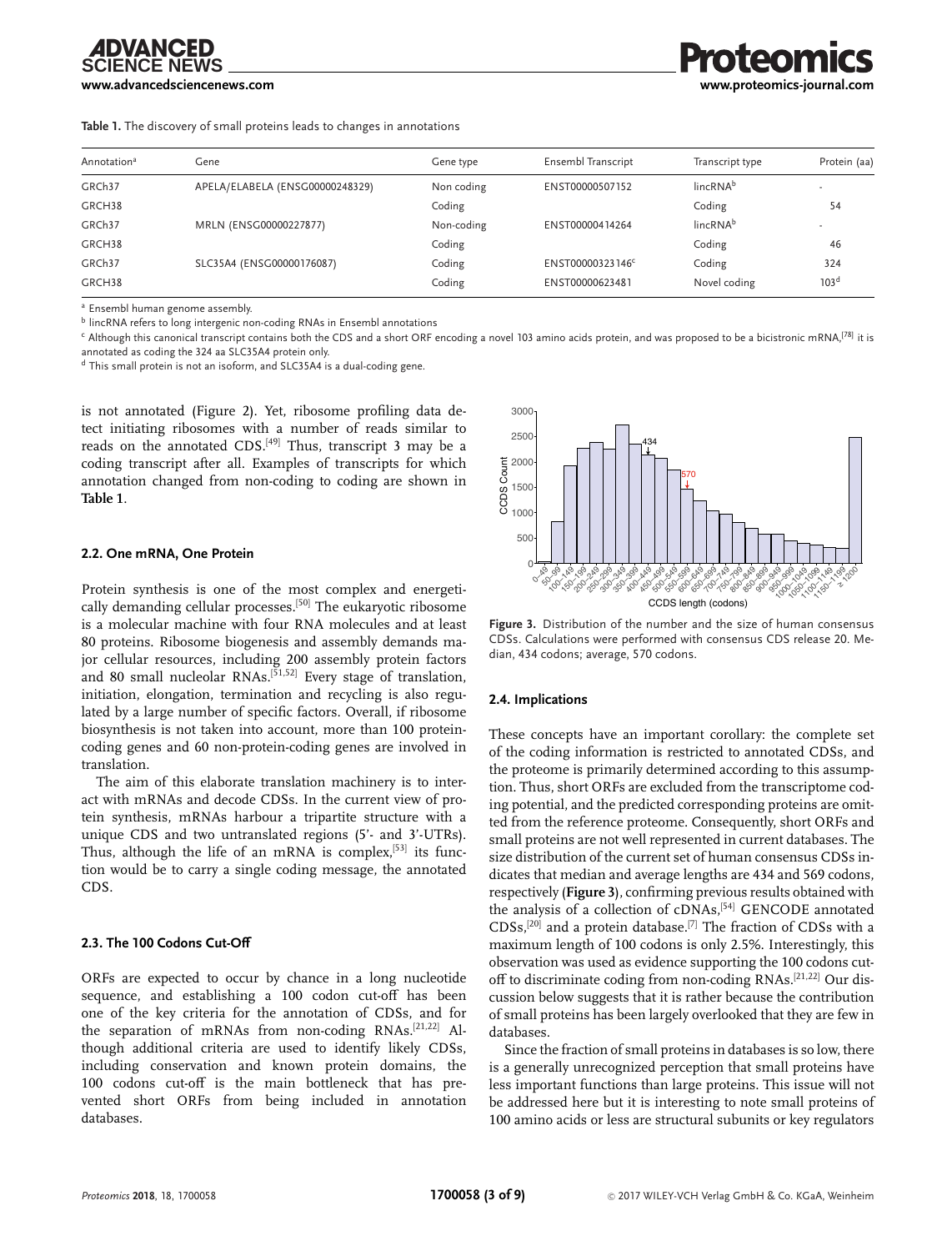#### **Table 2.** Small proteins and molecular machines

| Protein                         | Size (aa) | Description                                                                               |
|---------------------------------|-----------|-------------------------------------------------------------------------------------------|
| ATP synthase<br>subunit f       | 94        | ATP synthase, H+<br>transporting,<br>mitochondrial Fo complex<br>subunit F <sub>2</sub>   |
| ATP synthase<br>subunit epsilon | 51        | ATP synthase, H+<br>transporting,<br>mitochondrial F1 complex,<br>epsilon subunit         |
| ATP synthase<br>subunit e       | 69        | ATP synthase, $H+$<br>transporting,<br>mitochondrial Fo complex<br>subunit E              |
| ATP synthase<br>subunit g 2     | 100       | ATP synthase, $H+$<br>transporting,<br>mitochondrial Fo complex<br>subunit G <sub>2</sub> |
| Sarcolipin                      | 31        | Sarcoplasmic reticulum<br>$Ca2+$ -ATPase (SERCA),<br>negative regulator                   |
| Phospholamban                   | 52        | Sarcoplasmic reticulum<br>$Ca2+$ -ATPase (SERCA),<br>negative regulator                   |

of two vital molecular machines, the FO-F1 ATP synthase and the sarcoplasmic reticulum Ca2+-ATPase, respectively (**Table 2**).

# **3. Translation Outside of Annotated CDSs: Delinquent Translation Machinery or Outdated Concepts?**

Do ribosomes interact with transcripts annotated as mRNAs but not those annotated as non-coding? Do ribosomes decode annotated CDSs only when they interact with mRNAs? Do only annotated CDSs code for functional proteins? These questions, which might have seemed senseless a few years ago, are now fundamental questions and the answers are no. A large number of studies clearly show that cells can decode both annotated CDSs and unannotated ORFs, and some databases now include information about ORFs with evidence of expression.[29,49,55–57] Two databases are specific for short ORFs and proteins shorter than 100 amino acids in eukaryotic species.[56,57]

### **3.1. The Role of Serendipity in the Discovery of Overlapping ORFs**

Since ORFs are not annotated and the modern view of an mRNA is still a transcript carrying a single annotated CDS, the discovery of small proteins translated from unconventional ORFs is often associated with serendipity.<sup>[1,2,5,23]</sup> In my laboratory, we stumbled upon a first small protein following a combination of circumstances using a green fluorescent protein (GFP) tagged cytosolic form of the prion protein (CyPrP), CyPrPGFP.[58,59] In this construct, GFP is inserted into a natural restriction

site within the unstructured N-terminal domain of CyPrP (**Figure 4**A). Cells transfected with CyPrPGFP display RNA aggregates in the cytoplasm.<sup>[60]</sup> and the expression of several RNA helicases, including DDX3 was tested by western blot using a commercial anti-DDX3 antibody, Ab37160 (Figure 4B). DDX3 was detected at the expected size in mock-transfected cells, but a second band labeled X appeared in cells expressing CyPrP<sup>GFP</sup>. The hypothesis of a novel DDX3 isoform was unlikely based on the observation that three other antibodies directed against different regions of DDX3, Ab50703, NB-200-194 and NB200-195 did not detect protein X (Figure 4B). This experiment was later repeated with CyPrPGFP C-terminal deletion mutants (Figure 4C). Strikingly, the electrophoretic mobility of protein X increased with the deletions. Eventually, we discovered that PrP CDS contains an ORFCDS in the  $+3$  reading frame<sup>[18]</sup> (Figure 4A, C). In our experiments, the GFP CDS was inserted inside the ORFCDS. We realized that there are no stop codons in the  $+3$  reading frame of GFP CDS, and that a chimeric small protein containing frameshifted GFP might be expressed. In a control experiment, transfected cells expressing frameshifted GFP displayed an epitope that was detected with antibody Ab37160 (Figure 4D). Thus, protein X was a chimeric protein containing the Ab37160 epitope translated from an ORFCDS in the prion protein CDS. If a commercial anti- DDX3 antibody different from Ab37160 had been used in the first place, the expression of this novel small protein would have gone unnoticed, and researchers expressing the prion protein in their experiments would not have known that both a large and a small protein are co-expressed in their experiments. These observations are proof of principle that ribosomes are able to translate two overlapping messages from the same transcript. As discussed below, many studies have confirmed this feature.

### **3.2. Overlapping Viral ORFs Decoded by the Human Translation Machinery**

Some of the earliest evidence that mammalian ribosomes may translate ORFsCDS comes from viruses which use unusual strategies to optimize their coding capacity in small genomes. For space constraints, we provide below a few examples for human viruses only. The hepatitis C virus (HCV) combines the polyprotein and the overlapping strategies. The ten canonical proteins of the hepatitis C virus are coded in a long CDS that is translated into a large polyprotein. Further proteolytic cleavage results in the production of seven non-structural and three structural proteins. In addition to these proteins, additional smaller proteins encoded by CDSs overlapping the main CDS in a different reading frame are also produced. Such alternative reading frame proteins can be detected in patients developing specific antibodies.[61] One of these proteins, the alternate F protein seems to modulate the immune system.[62–64] West Nile Virus also generates alternative reading frame proteins.[65] Many other RNA viruses express multiple proteins translated from ORFsCDS within their mRNAs.<sup>[66]</sup> Oncogenic viruses such as Kaposi's sarcoma-associated herpesvirus and Epstein-Barr virus also produce alternative reading frame proteins encoded in alternative CDSs overlapping the latency-associated nuclear antigen and Epstein-Barr nuclear antigen 1 CDSs, respectively.<sup>[67]</sup> Whether these novel proteins have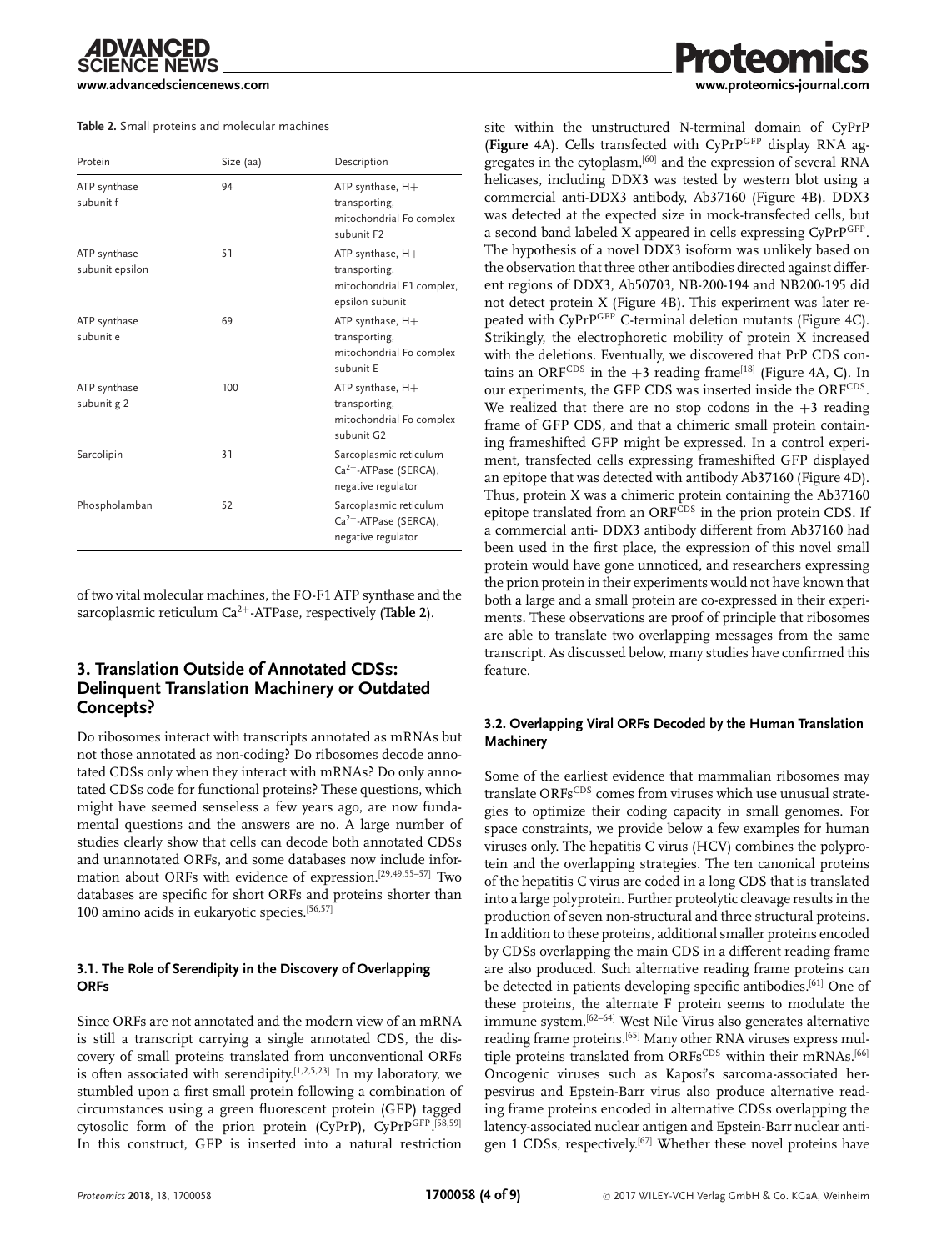

**[www.advancedsciencenews.com](http://www.advancedsciencenews.com) [www.proteomics-journal.com](http://www.proteomics-journal.com)**



Figure 4. Translation of an overlapping ORF in the prion protein (PrP) CDS. A. Diagram of CyPrP<sup>GFP</sup> CDS (+1 reading frame) and frameshifted alternative CyPrPGFP (+3 reading frame). GFP CDS is shown in green, CyPrP CDS is shown in red. B. Western blot analysis of mock-transfected HEK293 cells (lane 1) and CyPrP<sup>GFP</sup>-transfected cells (lane 2) with four antibodies directed against DDX3, as indicated. DDX3 is indicated by an arrow above the 72 kDa marker. An unknown protein labeled X is detected in CyPrP<sup>GFP</sup>-expressing cells with antibodies Ab37160. C. Western blot analysis of different CyPrP<sup>GFP</sup> Cterminal deletion mutants with anti-PrP (left blot) or anti-DDX3 (right blot, Ab37160) antibodies. Lane 1: Mock-transfected cells; lane 2: cells transfected with wild-type CyPrP<sup>GFP</sup>; lanes 3–5: deletion mutants. A diagram of each construct is indicated on the right side of each blot. C-terminal deletions within CyPrPGFP introduce C-terminal deletions within overlapping alternative CyPrPGFP. D. Western blot analysis of cells transfected with CyPrPGFP (lane 1) or frameshifted GFP (lane 2) with anti-DDX3 antibodies (Ab37160).

a function in the oncogenic activity of these viruses remains to be determined. Importantly, these observations indicate that small ORFsCDS hiding in large annotated viral CDSs are translated in infected human cells. Ribosome profiling confirmed the translation of a large number of viral annotated CDSs and short ORFsCDS in human cells infected with cytomegalovirus and Kaposi's sarcoma-associated herpesvirus.<sup>[68]</sup> In this study, a fraction of the small proteins were also confirmed by MS-based proteomics.

#### **3.3. Overlapping ORFs (ORFs<sup>CDS</sup>) in Mammals**

There is accumulating evidence of functional ORFsCDS in mammalian mRNAs,<sup>[16,18,19,69-72]</sup> and computational approaches predict a large number of ORFs<sup>CDS</sup> in human and murine cDNAs and transcripts.  $[73-75]$  Several cDNAs containing the annotated CDS and an ORFs<sup>CDS</sup> ligated into expression vectors generate a small protein in addition to the larger annotated proteins in cultured cells[16,18,19,69–71] and in vivo.[76,77] These remarkable observations confirm a counterintuitive feature of mammalian ribosomes which are able to decode ORFsCDS in addition to annotated CDSs in the same transcripts. The translation of both the CDS and the ORFsCDSs can be easily tested. Generally, an epitope tag fused in-frame with a CDS facilitates the detection of a protein of interest by western blotting or immunofluorescence (**Figure 5**). However, this approach does not allow the detection of a small protein co-expressed from an ORFCDS. Addition of a second epitope in-frame with the ORFCDS makes the small protein detectable (Figure 5). In other words, what you see is what you have tagged; you would not see what you have not tagged.

#### **3.4. ORFs in Regions Annotated as Untranslated: mRNA UTRs, Long Non-Coding RNAs (lncRNAs), and Pseudogenes RNAs**

A combination of computational and experimental approaches provide strong evidence for the translation of ORFs present in regions classified as untranslated, from yeast to human.<sup>[16,26,28,78-85]</sup> These unannotated ORFs include ORFs<sup>5'</sup> upstream of the CDS, also termed upstream ORFs, $[86]$  ORFs<sup>3'</sup> downstream of the CDS, and ORFs $nc$  in long non-coding RNA and pseudogenes transcripts (Figure 1). A number of studies demonstrate function in development,<sup>[38,39,87]</sup> DNA repair,<sup>[88]</sup> muscle contraction,<sup>[35–37]</sup> cell signaling,<sup>[40,41,89]</sup> mRNA  $decapping^{[90]}$  and phagocytosis.<sup>[91]</sup> As a consequence of these discoveries, an update is performed in databases and the annotation of some genes and their transcripts switches from non-coding to coding (Table 1). Once in the databases, the small proteins are officially in the reference proteome and can be detected in routine MS-based proteomics experiments.

#### **3.5. Mechanisms for the Translation of ORFs**

Similar to mRNAs, many lncRNAs are transcribed by RNA polymerase II and are modified with a 5'cap structure and a 3' poly A tail.[92] From the ribosome perspective, there is no specific mechanism requirement for the translation of ORFs<sup>nc</sup>. Possible mechanisms for the translation of several ORFs within the same transcript have already been reviewed<sup>[23]</sup> and will not be detailed here. Briefly, these mechanisms can be separated into two classes. In the first class, leaky scanning and translation reinitiation are compatible with the widely accepted ribosome scanning model for translation initiation.[93,94] The second class includes the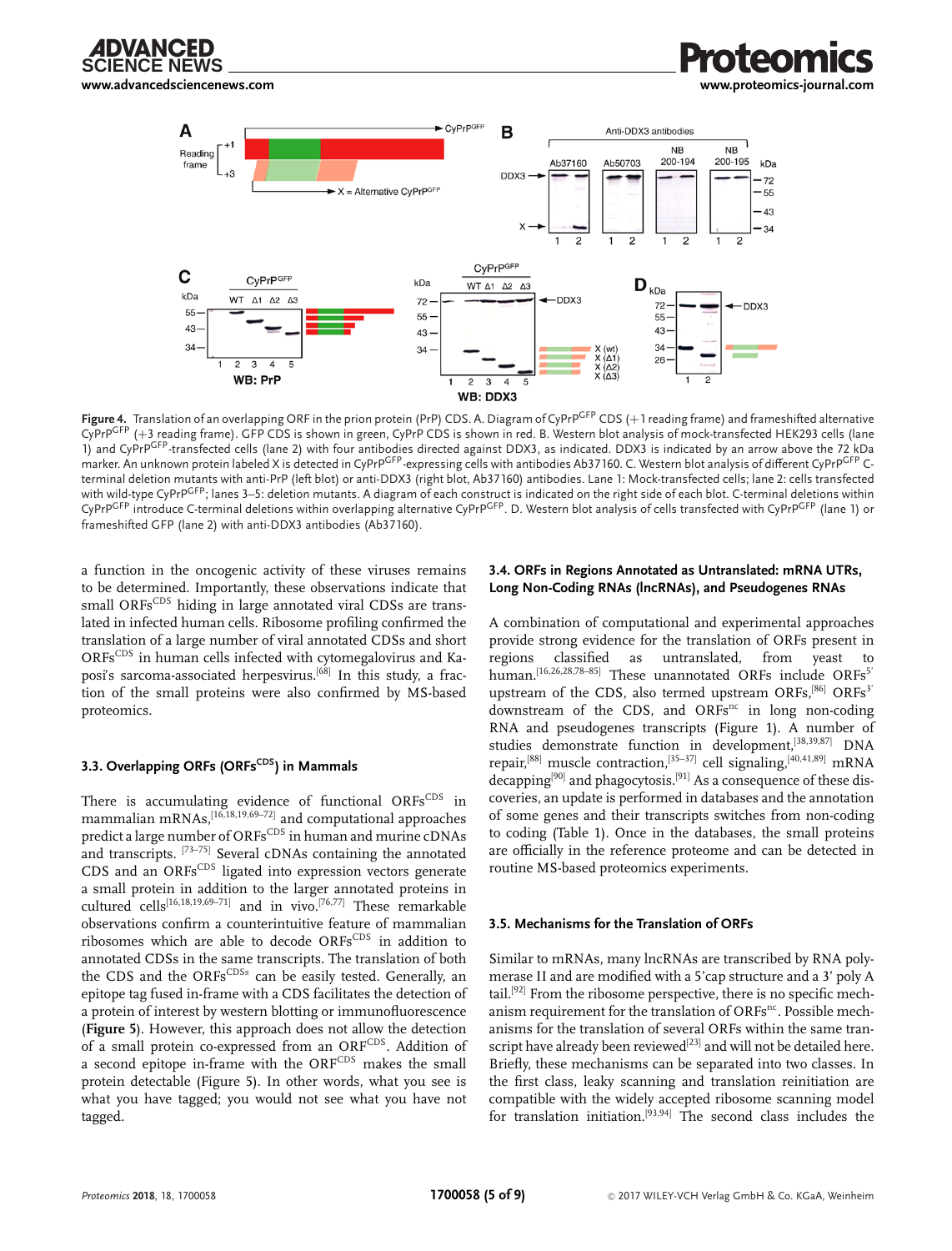



Figure 5. A simple double epitope tagging strategy for the detection of ORFs<sup>CDS</sup>. Upper panel: experimental design. (A) Empty vector. (B) Expression plasmid containing an epitope tagged CDS (tag1). (C) Expression plasmid containing both an epitope tagged CDS (tag 1) and an epitope tagged ORF<sup>CDS</sup> (tag 2). Tag 2 is in-frame with the ORFCDS, but out-of-frame with the CDS. Tag 2 should not introduce a stop codon in the CDS frame. Bottom panel: after transfection and expression, cell lysates are analyzed by western blot with anti-tag 1 and anti-tag 2 antibodies. (A) No signals are detected in mocktransfected cells. (B) Anti-tag 1 antibodies detect the expression of the protein of interest. A second protein expressed from the ORFCDS remain invisible. (C) Anti-tag 2 antibodies detect the expression of the unannotated small protein.

recruitment of ribosomes on translation initiation sites by tethering, cap-assisted internal initiation and RNA looping.[95–97]

The regulation of the translation of ORFs is still unknown but, some insights into the translation of ORFs<sup>5'</sup> have recently been published. In contrast to annotated CDSs, translation of  $ORFs<sup>5'</sup>$  is resistant to oxidative stress,<sup>[78]</sup> and glucose and oxygen deprivation.<sup>[98]</sup> Unconventional translation of ORFs<sup>5'</sup> mediated by the alternative initiation factor eiF2A seems to be crucial in tumor initiation.[99]

# **4. Taking on the Challenges of Unifying the Nomenclature, Annotating, Detecting, and Deciphering the Function of Currently Unannotated ORFs and Proteins**

#### **4.1. Challenge 1: The Nomenclature**

The heterogeneity in the nomenclature of short ORFs and their translation products in the literature is a good indication that this rapidly expanding research domain is relatively new. ORFs below 100 codons are termed short ORFs (sORFs),<sup>[100]</sup> small ORFs (smORFs),[5,28,57,80,82,84,101,102] or upstream ORFs (uORFs) when they are located in 5'UTRs. The cutoff may reach 150 codons in some studies,[100] Their translation products are labeled peptides,[8,36,38,39,83,87] small proteins,[1,2,9,103,104] sORF-encoded peptides or SEP,<sup>[34,88,100]</sup> micropeptides,<sup>[105]</sup> and microproteins.<sup>[90]</sup> We have termed unannotated ORFs and proteins, alternative ORFs and alternative proteins, respectively to highlight the fact that they represent different ORFs and translation products compared to current annotations.[16,18,19,23]

In the short term, it will be useful to introduce a unified nomenclature to avoid confusion and to better organize the field of small proteins.

#### **4.2. Challenge 2: The Detection**

There is no straightforward protocol to detect the short proteome, and it is not as simple as "just mass spec your protein gel dye fronts to death".[11] Recent computational and biochemical advances, and reduction in the size cutoff for potential coding-ORFs are helping the discovery of small proteins. The different approaches include ribosome profiling[20,25,26,28,30,49,55,57,72,81,105,106] and proteogenomics.<sup>[16,29,32–34,107–109]</sup> Proteogenomics involve the extraction of ORFs from genomic or transcriptomic data and the generation of custom-made protein databases for MS-based proteomics identification.[110]

#### **4.3. Challenge 3: The Function**

There have been recent successes in the discovery of the function of small proteins.[35–41,88–91] Yet, undertaking the functional analyses of small proteins is a multi-level challenge. First, the selection of an unannotated ORF for functional investigation is tricky. ORFs are more likely to occur by chance in the genome.  $[102, 111]$ Computational tools to find homologs were developed with large proteins but may not perform as well on short ORFs.[112] Protein domains such as those annotated by the InterPro database were determined with annotated and mostly large proteins,[113] and the majority of small proteins are unlikely to contain these conventional domains. Second, it is technically challenging to work with small proteins. For example, the use of tags with small proteins is always a concern as it can modify some biochemical features and interfere with normal localization.[114] Third, knockdown experiments to validate function are not possible with standard small interfering or short hairpin RNAs (siRNAs or shRNAs respectively) approaches when the small protein under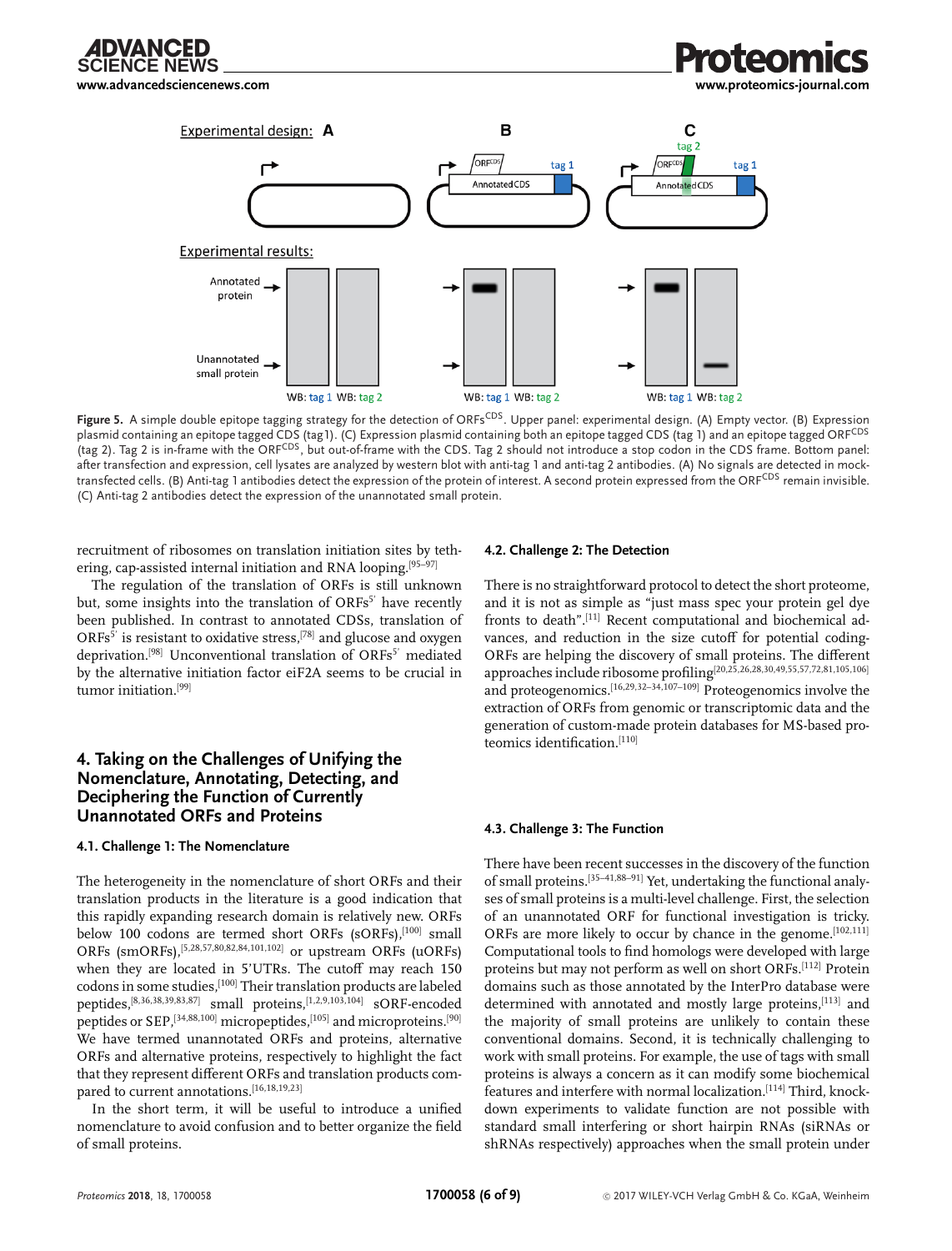**CIENCE NEWS** 

**[www.advancedsciencenews.com](http://www.advancedsciencenews.com) [www.proteomics-journal.com](http://www.proteomics-journal.com)**

investigation is encoded in an already annotated mRNA. siRNAs or shRNAs would reduce the expression of both the small and the annotated large proteins at the same time. Here, gene editing methods are required to remove an initiation site or introduce a stop codon to specifically stop the expression of the short ORF. Gene editing may be particularly tricky for ORFsCDS because it would be preferable not to modify the sequence of the annotated protein.

# **5. Conclusion and Perspective**

Only long CDSs and large proteins made it through into current annotation databases routinely used to detect the coding genome and the proteome. Yet, there is strong evidence from ribosome profiling and proteogenomics that there are within our cells new genetic information and novel proteins the vast majority of which remains invisible, similar to a genomic and a proteomic dark matter. The exploration of this dark matter requires questioning the assumptions on which the annotations were based, including (i) that mRNAs carry a single CDS because only one CDS is annotated; and (ii) that RNAs annotated as non-coding are necessarily non-coding. Just as annotations are not rigid and change according to new experimental evidence, assumptions should not be interpreted as absolute dogmas either.

The extent of the proteomic dark matter made of small proteins is difficult to assess. Flooding current databases used for MS-based proteomics with all possible ORFs is not an option; the majority of short ORFs may represent expected biological noise,[7] and inserting great numbers of irrelevant ORFs would result in large databases that cause challenges for peptide identification.<sup>[110]</sup> The trend in recent years has been to create customized databases based on a proteogenomic approach. Parallel to the identification of small proteins with this approach, it will be important to facilitate access to and update a database containing the sequences of all detected small proteins. This will enable the MS-based proteomics community to validate and detect the expression of small proteins in routine experiments, an important advance towards the democratization and functional characterization of the small proteome.

# **Abbreviations**

CDS, coding sequence; CyPrP, cytosolic prion protein; ORF, open reading frame; UTR, untranslated region

# **Acknowledgements**

This research was supported by CIHR grants MOP-137056 and MOP-136962 to X.R, and a Canada Research Chair in Functional Proteomics and Discovery of New Proteins to X.R. X.R is member of the Fonds de Recherche du Québec Santé-supported Centre de Recherche du Centre Hospitalier Universitaire de Sherbrooke. We thank the staff from the Centre for Computational Science at the Université de Sherbrooke, Compute Canada and Compute Québec for access to the Mammouth supercomputer.

# **Conflict of Interest**

The authors have declared no conflict of interest.

# **Keywords**

Alternative translation, mRNA, Short ORFs

Received: May 1, 2017

- [1] K. S. Ramamurthi, G. Storz, *BMC Biol.* **2014**, *12*, 96.
- [2] G. Storz, Y. I. Wolf, K. S. Ramamurthi, *Annu. Rev. Biochem.* **2014**, *83*, 753.
- [3] M. Su, Y. Ling, J. Yu, J. Wu, J. Xiao, *Front. Genet.* **2013**, *4*, 286.
- [4] Q. Chu, J. Ma, A. Saghatelian, *Crit. Rev. Biochem. Mol. Biol.* **2015**, *50*, 134.
- [5] A. Saghatelian, J. P. Couso, *Nat. Chem. Biol.* **2015**, *11*, 909.
- [6] S. J. Andrews, J. A. Rothnagel, *Nat. Rev. Genet.* **2014**, *15*, 193.
- [7] C. R. Landry, X. Zhong, L. Nielly-Thibault, X. Roucou, *Curr. Opin. Struct. Biol.* **2015**, *32*, 74.
- [8] J. I. Pueyo, E. G. Magny, J. P. Couso, *Trends Biochem. Sci.* **2016**, *41*, 665.
- [9] X. Yang, T. J. Tschaplinski, G. B. Hurst, S. Jawdy, et al., *Genome Res.* **2011**, *21*, 634.
- [10] A.-C. Staudt, S. Wenkel, *EMBO Rep.* **2011**, *12*, 35.
- [11] S. Feller, *Cell Commun. Signal.* **2012**, *10*, 42.
- [12] M. Ericson, M. A. Janes, F. Butter, M. Mann, E. Ullu, C. Tschudi, *BMC Biol.* **2014**, *12*, 14.
- [13] R. P. Hellens, C. M. Brown, M. A. W. Chisnall, P. M. Macknight R. C Waterhouse, *Trends Plant Sci.* **2016**, *21*, 317.
- [14] A. Goffeau, B. G. Barrell, H. Bussey, R. W. Davis, B. Dujon, B. Dujon, H. Feldmann, F. Galibert, J. D. Hoheisel, C. Jacq, M. Johnston, E. J. Louis, H. W. Mewes, Y. Murakami, P. Philippsen, H. Tettelin, S. G. Oliver, *Science* **1996**, 274, *546*, 563.
- [15] P. Carninci, T. Kasukawa, S. Katayama, J. Gough, *Science* **2005**, *309*, 1559.
- [16] B. Vanderperre, J.-F. Lucier, C. Bissonnette, J. Motard, G. Tremblay, S. Vanderperre, M. Wisztorski, M. Salzet, F. M. Boisvert, X. Roucou, *PLoS One* **2013**, *8*, e70698.
- [17] M. Chalick, O. Jacobi, E. Pichinuk, C. Garbar, A. Bensussan, A. Meeker, R. Ziv, T. Zehavi, N. I. Smorodinsky, J. Hilkens, F. G. Hanisch, D. B. Rubinstein, D. H. Wreschner, *PLoS One* **2016**, *11*, e0165031.
- [18] B. Vanderperre, A. B. Staskevicius, G. Tremblay, M. McCoy, M. A. O'Neill, N. R. Cashman, X. Roucou, *FASEB J.* **2011**, *25*, 2373.
- [19] D. Bergeron, C. Lapointe, C. Bissonnette, G. Tremblay, J. Motard, X. Roucou, *J. Biol. Chem.* **2013**, *288*, 21824.
- [20] A. Raj, S. H. Wang, H. Shim, A. Harpak, Y. I. Li, B. Engelmann, M. Stephens, Y. Gilad, J. K. Pritchard, *Elife* **2016**, *5*: e13328.
- [21] M. E. Dinger, K. C. Pang, T. R. Mercer, J. S. Mattick, *PLoS Comput. Biol.* **2008**, *4*, e1000176.
- [22] I. Ulitsky, D. P. Bartel, *Cell* **2013**, *154*, 26.
- [23] H. Mouilleron, V. Delcourt, X. Roucou, *Nucleic Acids Res.* **2015**, *44*, 14.
- [24] N. T. Ingolia, L. F. Lareau, J. S. Weissman, *Cell* **2011**, *147*, 789.
- [25] S. Lee, B. Liu, S. Lee, S. X. Huang, B. Shen, S. B. Qian, *Proc. Natl. Acad. Sci. U. S. A.* **2012**, *109*, E2424.
- [26] N. T. Ingolia, G. A. Brar, N. Stern-Ginossar, M. S. Harris, G. J. Talhouarne, S. E. Jackson, J. S. Weissman, *Cell Rep*. **2014**, *8*, 1365.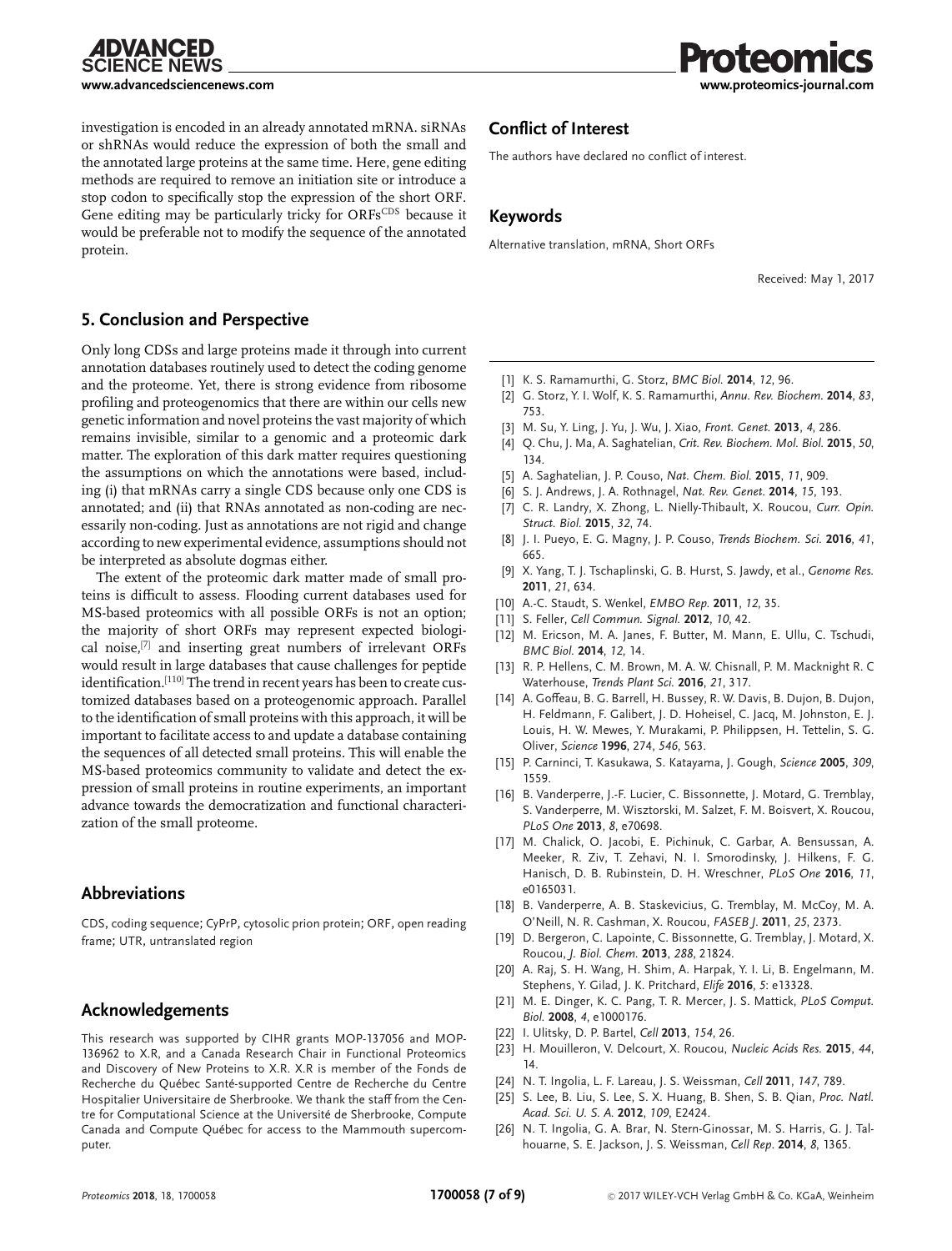### *ADVANCED* **SCIENCE NEWS**

- [27] A. P. Fields, E. H. Rodriguez, M. Jovanovic, N. Stern-Ginossar, B. J. Haas, P. Mertins, R. Raychowdhury, N. Hacohen, S. A. Carr, N. T. Ingolia, A. Regev, J. S. Weissman, *Mol. Cell* **2015**, *60*, 816.
- [28] A. A. Bazzini, T. G. Johnstone, R. Christiano, S. D. Mackowiak, B. Obermayer, E. S. Fleming, C. E. Vejnar, M. T. Lee, N. Rajewsky, T. C. Walther, A. J. Giraldez, *EMBO J.* **2014**, *33*, 981.
- [29] J. Crappé, E. Ndah, A. Koch, S. Steyaert, D. Gawron, S. De Keulenaer, E. De Meester, T. De Meyer, W. Van Criekinge, P. Van Damme, G. Menschaert, S. Steyaert, *Nucleic Acids Res.* **2015**, *43*, e29.
- [30] L. Calviello, N. Mukherjee, E. Wyler, H. Zauber, A. Hirsekorn, M. Selbach, M. Landthaler, B. Obermayer, U. Ohler, *Nat. Methods* **2016**, *13*, 165.
- [31] G. A. Brar, J. S. Weissman, *Nat. Rev. Mol. Cell Biol.* **2015**, *16*, 651.
- [32] G. Menschaert, W. Van Criekinge, T. Notelaers, A. Koch, J. Crappe, K. Gevaert, P. Van Damme, *Mol. Cell. Proteomics* **2013**, *12*, 1780.
- [33] A. Koch, D. Gawron, S. Steyaert, E. Ndah, J. Crappe, S. De Keulenaer, E. De Meester, M. Ma, B. Shen, K. Gevaert, W. Van Criekinge, P. Van Damme, G. Menschaert, *Proteomics* **2014**, *14*, 2688.
- [34] J. Ma, C. C. Ward, I. Jungreis, S. A. Slavoff, A. G. Schwaid, J. Neveu, B. A. Budnik, M. Kellis, A. Saghatelian, *J. Proteome Res.* **2014**, *13*, 1757.
- [35] D. M. Anderson, K. M. Anderson, C.-L. Chang, C. A. Makarewich, B. R. Nelson, J. R. McAnally, P. Kasaragod, J. M. Shelton, J. Liou, R. Bassel-Duby, E. N. Olson, *Cell* **2015**, *160*, 595.
- [36] E. G. Magny, J. I. Pueyo, F. M. Pearl, M. A. Cespedes, J. E. Niven, S. A. Bishop, J. P. Couso, *Science* **2013**, *341*, 1116.
- [37] B. R. Nelson, C. A. Makarewich, D. M. Anderson, B. R. Winders, C. D. Troupes, F. Wu, A. L. Reese, J. R. McAnally, X. Chen, E. T. Kavalali, S. R. Houser, R. Bassel-Duby, E. N. Olson, *Science.* **2016**, *351*, 271.
- [38] T. Kondo, S. Plaza, J. Zanet, E. Benrabah, P. Valenti, Y. Hashimoto, S. Kobayashi, F. Payre, Y. Kageyama, *Science* **2010**, *329*, 336.
- [39] T. Kondo, Y. Hashimoto, K. Kato, S. Inagaki, S. Hayashi,Y. Kageyama, *Nat. Cell Biol.* **2007**, *9*, 660.
- [40] A. Pauli, M. L. Norris, E. Valen, G.-L. Chew, J. A. Gagnon, S. Zimmerman, A. Mitchell, J. Dubrulle, D. Reyon, S. Q. Tsai, J. K. Joung, A. Saghatelian, A. F. Schier, *Science* **2014**, *343*, 1248636
- [41] S. C. Chng, L. Ho, J. Tian, B. Reversade, *Dev. Cell* **2013**, *27*, 672.
- [42] R. Aebersold, M. Mann, *Nature* **2003**, *422*, 198.
- [43] J. M. Mudge, J. Harrow, *Nat. Rev. Genet.* **2016**, *17*, 758.
- [44] M. Yandell, D. Ence, *Nat. Rev.* **2012**, *13*, 329.
- [45] E. de Klerk, P. A. C. 't Hoen, *Trends Genet.* **2015**, *31*, 128.
- [46] N. A. O'Leary, M. W. Wright, J. R. Brister, S. Ciufo, D. Haddad, R. McVeigh, B. Rajput, B. Robbertse, B. Smith-White, D. Ako-Adjei, A. Astashyn, A. Badretdin, Y. Bao, O. Blinkova, V. Brover, V. Chetvernin, J. Choi, E. Cox, O. Ermolaeva, C. M. Farrell, T. Goldfarb, T. Gupta, D. Haft, E. Hatcher,W. Hlavina, V. S. Joardar, V. K. Kodali, W. Li, D. Maglott, P. Masterson, K. M. McGarvey, M. R. Murphy, K. O'Neill, S. Pujar, S. H. Rangwala, D. Rausch, L. D. Riddick, C. Schoch, A. Shkeda, S. S. Storz, H. Sun, F. Thibaud-Nissen, I. Tolstoy, R. E. Tully, I. Tolstoy, A. R. Vatsan, C. Wallin, D. Webb, W. Wu, M. J. Landrum, A. Kimchi, A. T. Tatusova, M. DiCuccio, P. Kitts, T. D. Murphy, K. D. Pruitt, *Nucleic Acids Res.* **2016**, *44*, D733.
- [47] B. L. Aken, P. Achuthan, B. L. Aken, W. Akanni, M. R. Amode, F. Bernsdorff, J. Bhai, K. Billis, D. Carvalho-Silva, C. Cummins, P. Clapham, L. Gil, C. G. Giron, L. Gordon, T. Hourlier, S. E. Hunt, S. H. Janacek, T. Juettemann, S. Keenan, M. R. Laird, I. Lavidas, T. Maurel, W. McLaren, W. McLaren,B. Moore,D. N. Murphy,R. Nag,V. Newman,M. Nuhn,C. K. Ong, A. Parker, M. Patricio, H. S. Riat, D. Sheppard, H. Sparrow, K. Taylor, A. Thormann, A. Vullo, B. Walts, S. P. Wilder, A. Zadissa, M. Kostadima, F. J. Martin, M. Muffato, E. Perry, M. Ruffier, D. M. Stains, S. J. Trevanion, F. Cunningham, A. Yates, D. R. Zerbino, P. Flicek, *Nucleic Acids Res*. **2017**, *45*, D635.
- [48] C. M. Farrell, N. A. O'Leary, Ra. Harte, J. E. Loveland, L. G. Wilming, C. Wallin, M. Diekhans, D. Barrell, S. M. Searle, B. Aken, S. M. Hiatt,

A. Frankish, M. M. Suner, B. Rajput, C. A. Steward, G. R. Brown, R. Bennett, M. Murphy, W. Wu, M. P. Kay, J. Hart, J. Rajan, J. Weber, C. Snow, L. D. Riddick, T. Hunt, D. Webb, M. Thomas, S. H. Rangwala, K. M. McGarvey, S. Pujar, A. Shkeda, J. M. Mudge, J. M. Gonzalez, J. G. Gilbert, S. J. Trevanion, R. Baertsch, T. Hubbard, J. M. Ostell, D. Haussler, K. D. Pruitt, *Nucleic Acids Res.* **2014**, *42*, 865.

- [49] A. M. Michel, G. Fox, A. M Kiran, C. De Bo, P. B. O'Connor, S. M. Heaphy, J. P. Mullan, C. A. Donohue, D. G. Higgins, P. V. Baranov, *Nucleic Acids Res.* **2014**, *42*, D859.
- [50] D. F. Rolfe, G. C. Brown, *Physiol. Rev.* **1997**, *77*, 731.
- [51] J. L. Woolford, S. J. Baserga, *Genetics* **2013**, *195*, 643.
- [52] E. Thomson, S. Ferreira-Cerca, E. Hurt, *J. Cell Sci.* **2013**, *126*, 4815.
- [53] M. J. Moore, *Science* **2005**, *309*, 1514.
- [54] M. C. Frith, A. R. Forrest, E. Nourbakhsh, K. C. Pang, C. Kai, J. Kawai, P. Carninci, Y. Hayashizaki, T. L. Bailey, S. M. Grimmond, *PLoS Genet*. **2006**, *2*, e52.
- [55] J. Wan, S. B. Qian, *Nucleic Acids Res.* **2014**, *42*, 845.
- [56] Y. Hao, L. Zhang, Y. Niu, T. Cai, J. Luo, S. He, B. Zhang, D. Zhang, Y. Qin, F. Yang, R. Chen, *Brief. Bioinform.* **2017**, bbx005.
- [57] V. Olexiouk, J. Crapp´e, S. Verbruggen, K. Verhegen, et al., *Nucleic Acids Res.* **2016**, *44*, D324.
- [58] C. Grenier, C. Bissonnette, L. Volkov, X. Roucou, *J. Neurochem.* **2006**, *97*, 1456.
- [59] S. Beaudoin, B. Vanderperre, C. Grenier, I. Tremblay, F. Leduc, X. Roucou, *Biochim. Biophys. Acta* **2009**, *1793*, 335.
- [60] K. Goggin, S. Beaudoin, C. Grenier, A. A. Brown, X. Roucou, *Biochim. Biophys. Acta* **2008**, *1783*, 479.
- [61] Y. Morice, M. Ratinier, A. Miladi, S. Chevaliez, G. Germanidis, H. Wedemeyer, S. Laperche, J. P. Lavergne, J. M. Pawlotsky, *Hepatology* **2009**, *49*, 1449.
- [62] S. B. Park, S. Seronello, W. Mayer, D. M. Ojcius, *PLoS One* **2016**, *11*, e0158419.
- [63] S. K. Samrat, W. Li, S. Singh, R. Kumar, B. Agrawal, *PLoS One* **2014**, *9*, e86567.
- [64] X. Xu, X. Yu, X. Deng, M. Yue, J. Zhang, D. Zhu, Z. Zhou, X. Zhai, K. Xu, Y. Zhang*Mol. Med. Rep.* **2014**, *9*, 730.
- [65] G. Faggioni, A. Pomponi, R. De Santis, L. Masuelli, A. Ciammaruconi, F. Monaco, A. Di Gennaro, L. Marzocchella, V. Sambri, R. Lelli, G. Rezza, R. Bei, F. Lista*Virol. J.* **2012**, *9*, 283.
- [66] A. E. Firth, I. Brierley, *J. Gen. Virol.* **2012**, *93*, 1385.
- [67] H. J. Kwun, T. Toptan, S. Ramos da Silva, J. F. Atkins, P. S. Moore, Y. Chang*Proc. Natl. Acad. Sci. U. S. A.* **2014**, *111*, E4342.
- [68] N. Stern-Ginossar, N. T. Ingolia, *Annu. Rev. Virol.* **2015**, *2*, 335.
- [69] J. Abramowitz, D. Grenet, M. Birnbaumer, H. N. Torres, L. Birnbaumer, *Proc. Natl. Acad. Sci. U. S. A.* **2004**, *101*, 8366.
- [70] M. Klemke, R. H. Kehlenbach, W. B. Huttner, *EMBO J.* **2001**, *20*, 3849.
- [71] C. F. Lee, H.L. Lai, Y. C. Lee, C. L. Chien, Y. Chern, *J. Biol. Chem.* **2014**, *289*, 1257.
- [72] A. M. Michel, K. R. Choudhury, A. E. Firth, N. T. Ingolia, J. F. Atkins, P. V. Baranov*Genome Res.* **2012**, *22*, 2219.
- [73] W.-Y. Chung, S. Wadhawan, R. Szklarczyk, S. K. Pond, A. Nekrutenko, *PLoS Comput. Biol.* **2007**, *3*, e91.
- [74] S. Ribrioux, A. Brüngger, B. Baumgarten, K. Seuwen, M. R. John, *BMC Genomics* **2008**, *9*, 122.
- [75] H. Xu, P. Wang, Y. Fu, Y. Zheng, Q. Tang, L. Si, J. You, Z. Zhang, Y. Zhu, L. Zhou, Z. Wei, B. Lin, L. Hu, X. Kong, *Cell Res.* **2010**, *20*, 445.
- [76] C. Li, K. Goudy, M. Hirsch, A. Asokan, Y. Fan, J. Alexander, J. Sun, P. Monahan, D. Seiber, J. Sidney, A. Sette, R. Tisch, J. Frelinger, R. J. Samulski,*Proc. Natl. Acad. Sci. U. S. A.* **2009**, *106*, 10770.
- [77] M. J. L. Kracht, M. van Lummel, T. Nikolic, A. M. Joosten, S. Laban, A. R. van der Slik, P. A. van VeelenF. CarlottiE. J. de KoningR. C. HoebenA. ZaldumbideB. O. Roep, *Nat. Med.* **2017**, *23*, 501.